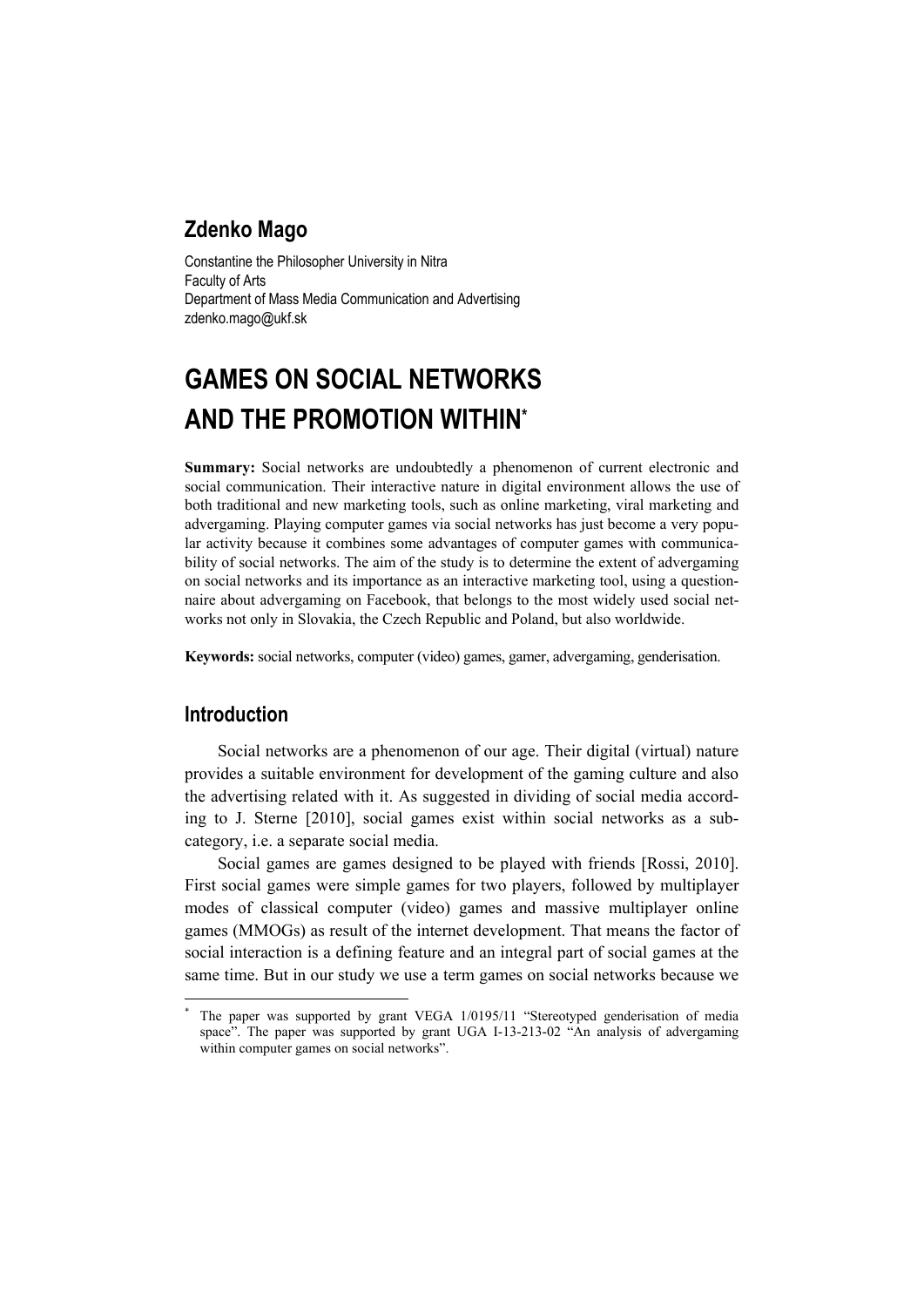agree with S. Björk [2010], not all games on social networks are social. According to that we consider games on social networks as computer (video) games purposefully designed for social networking and based on interactions between their users.

The fact that advergaming has been already integrated also into games on social networks shows the importance of this kind of promotion in marketing communication. Its range and effectiveness within social networks we investigated by means of users' (gamers') evaluation.

## **1. Social network gaming**

The factor of social interaction has always been a part of computer (video) games in some form. Before creation of multiplayer modes and LAN/online playing, programmed game characters (including bots) had become a substitute (a simulation) of real persons in process of social interaction. Role-playing games (RPGs) could be even called pseudo-social games because during playing, gamers enter into social interaction with other game characters to such an extent, when we could talk about building relationships. In the game Mass Effect 2 [BioWare, 2011], main character (played by gamer) can establish a romantic relationship with several characters; it depends on the gender and the way of conducting a dialogue with each character. But the need for social interaction with real persons in computer (video) games has been gradually increasing since the new millennium, what confirms the rapid development of online playing and MMOGs, e.g. World of Warcraft [Blizzard Entertainment, 2004], which were primarily designed to be played with other people from all over the world.

Based on the factor analysis, N. Yee [2006, pp. 773-774] found out that social factor was one of three main components of motivation for online playing. This social component included three subcomponents: socialising (having an interest in helping and chatting with other players), relationship (the desire to form long-term meaningful relationships with others) and teamwork (deriving satisfaction from being a part of a group effort). However, male and female gamers scored significantly higher on different components and thus results seem to confirm stereotyped genderisation of on-line gaming sphere, considering the reached score on social component it can be said that both genders socialise themselves, but they are looking for different things in such relationships.

The development of social interaction in computer (video) games and their move to the on-line environment could be understood as an attempt to make some social media. Social media allows anybody to communicate with everybody, in other words, consumer-generated content distributed through easy-to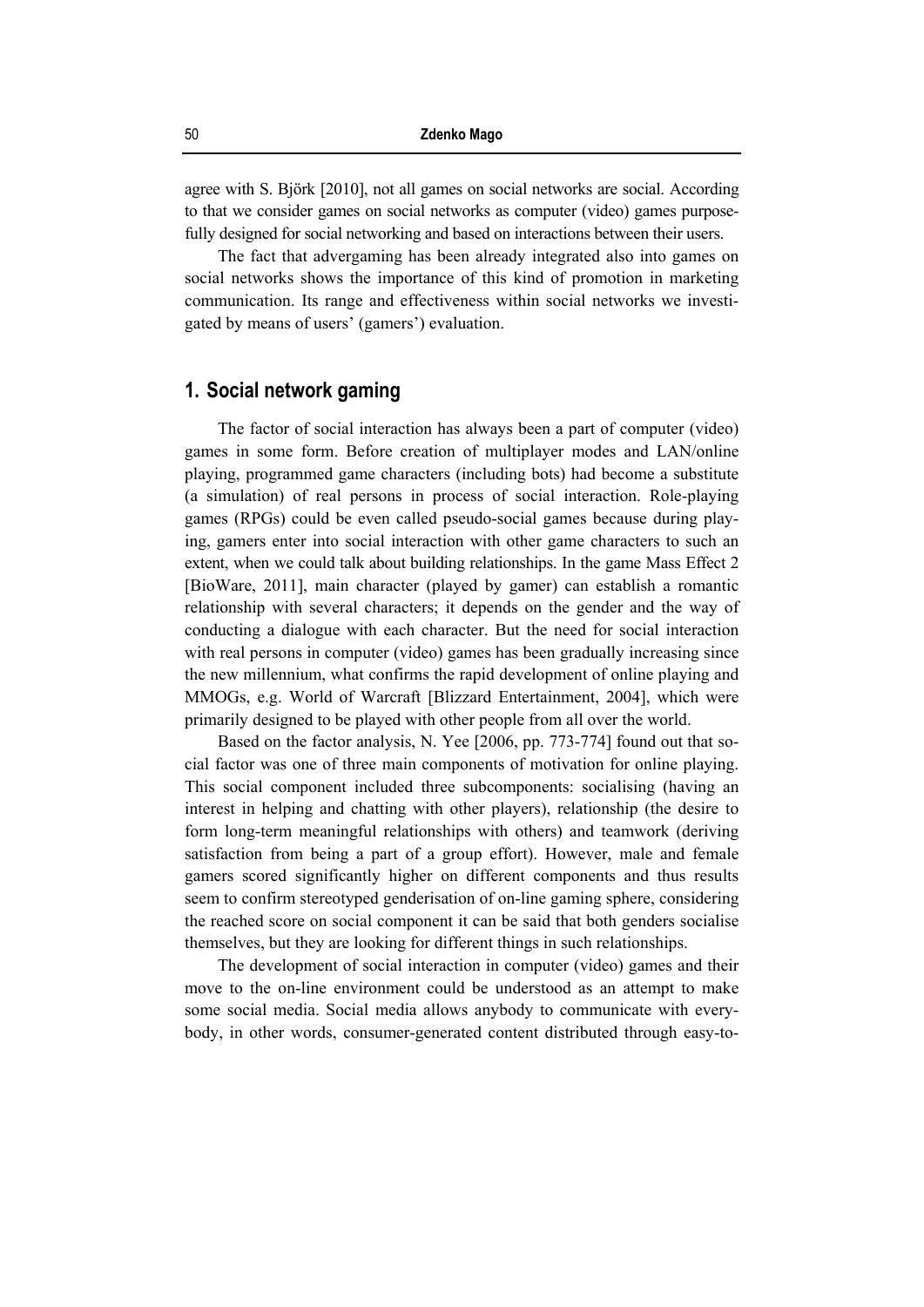access online tools [Sterne, 2010, p. XVII]. Social networks are one of such media and have even common history with gaming sphere. An example is Second Life [Linden Research, 2003], a hybrid of computer (video) game and social network, where users could socialize themselves, buy and sell virtual goods for virtual currency and marketers had a variety of techniques at their disposal [Zarrella, 2010].

Current games on social networks are the type of on-line game, which are played through social networks. They have many common features with flash games and browser-based games and are characterised by "social gameplay, along with asynchronous play patterns and a virtual-goods business model that has been shaped by market forces" [Radoff, 2010]. 'The big players' in the social networks gaming space are Playfish, Zynga, King and SGN; most of Zynga and Playfish games are permanently in top charts of Facebook or MySpace [Chen, 2009]. According to the report of Casual Games Association [2012], social network gaming market is fast growing sphere that could reach 8.64 billion USD before 2014. There is no surprise that advergaming started to be used also within social networks.

#### **2. Promotion in games on social networks**

According to Casual Games Association [2012], social network games revenue stream consists of advertising (20%), offers (20%) and virtual goods (60%). Advergaming (advergames and in-game advertising) affects all these three components. It represents an effective way how to increase the budget of games on social networks and offers to companies creative solutions of commercial and non-commercial promotion.

Besides advertising side banners placed around the allocated space of game, there are several types of advergaming used within social networks. Advergames are short term games (possibly applications), made for specific promotional purposes, e.g. LIDL Man of Steel in June 2013. In-game advertising can be found in few forms:

- 1. Advertising in news (highlights).
- 2. Sponsored tasks, e.g. UL (global independent safety scientific company) in Marvel: Avengers Alliance [Playdom, 2012].
- 3. Placed products (brands), which are static or possible to use in game, e.g. Toyota, Dove, Adidas, WWF in The Sims Social [Playfish, 2011].

Unlike classical computer (video) games, solely online character of games on social networks enable very fast and operational changes of content and social networks also link more tools, which multiply the impact of advergaming.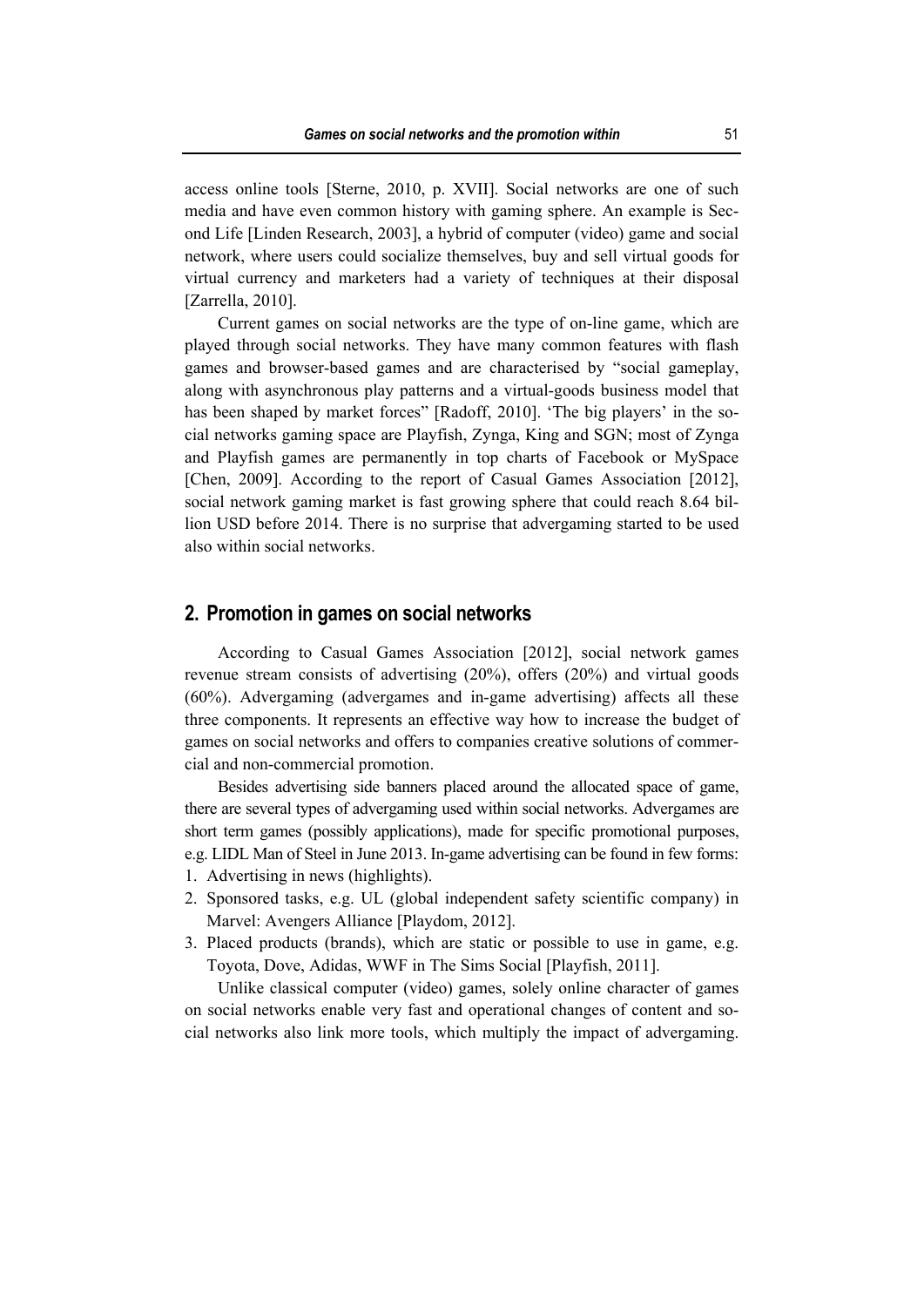The most powerful such a tool is the sharing. Not only games and companies of advertised product or services can share their content and present it to gamers, but also gamers themselves can share their game progress or gained items in game. It could be said that paid marketing from side of advertiser is supplemented by generated marketing from side of gamers, like 'digital worth-ofmouth' [Evans and McKee, 2010, p. 5]. Several studies proved that purchase likelihood increases 51% after a customer clicks the 'like' button, 70% trust reviews from people they do not know and Facebook fans of a brand spend twice as much as those who are not Facebook fans [Funk, 2013, p. 2]. Some companies offer special items to be used in games after clicking the 'like' button on their fan pages, e.g. Samsung (Fig. 1).



Fig. 1. Virtual Samsung Smart TV as free exclusive stuff into the game The Sims Social Source: https://www.facebook.com/SamsungTVUSA/app\_564251213600938 (retrieved 13.12.2012).

# **3. Survey of advergaming effectiveness on Facebook**

During the analysis of promotion in games on social networks, we focused especially on Facebook that is still actively used by more than half of the world's online population, what is twice as much as second Google+ [Richter, 2013], and it is also the most popular social network in Slovakia and the Czech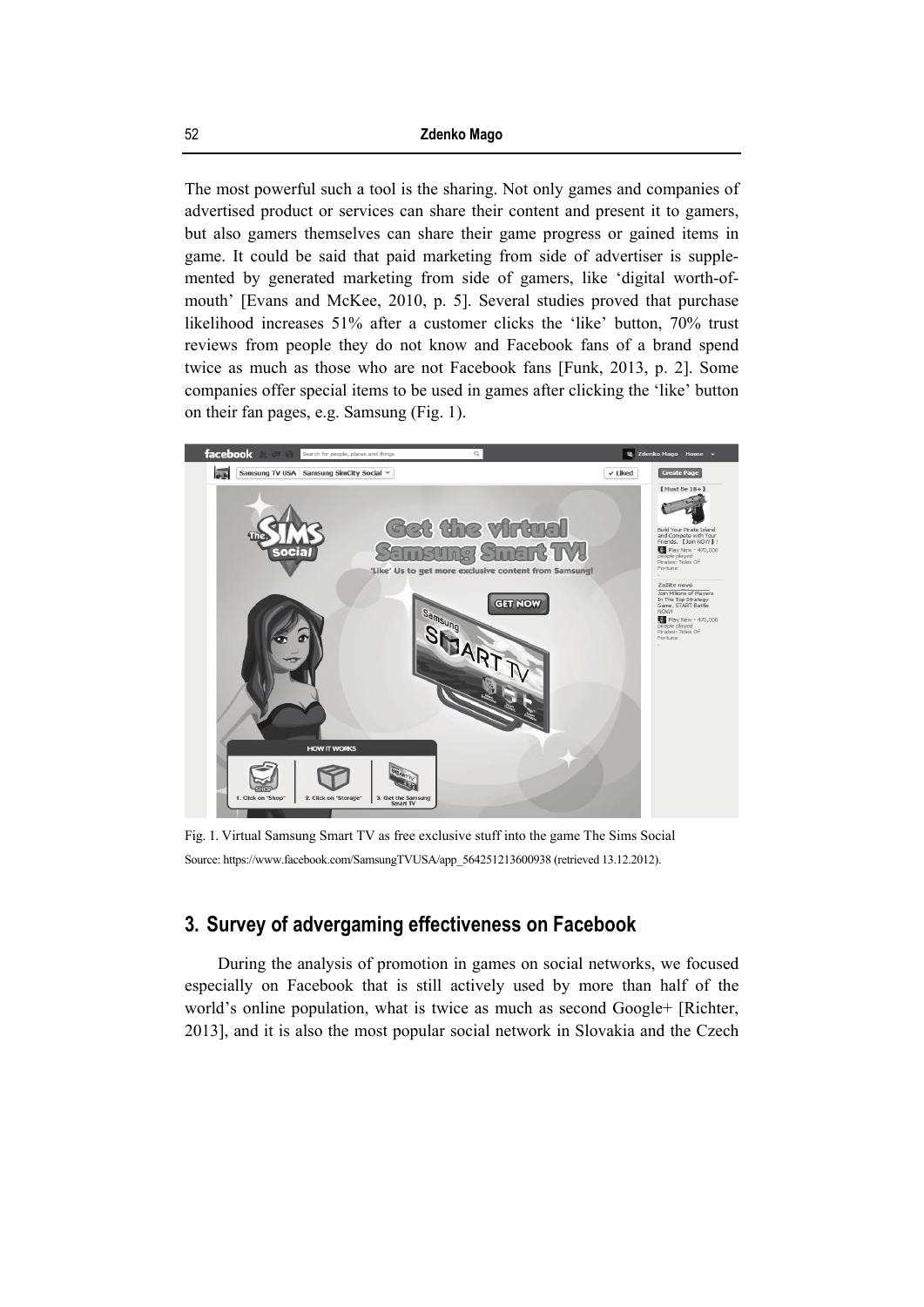Republic [Velšic, 2012; Appeltauerová et al., 2011]. We were interested in the extent of advergaming on social networks and its impact on Slovak and Czech gamers, based on evaluation of gamers themselves.

#### **3.1. Method, procedure and limits**

Considering the impossibility of applying a more precise method, e.g. Nielsen's GamePlay Metrics that was made just for data collecting from computer (video) games (including content analysis), we decide to realise the survey using a questionnaire. The electronic questionnaire was focused on facts about playing on social networks, remembering of promotion in already played games and gamers' attitude to this kind of advertising.

We placed the prepared questionnaire on web site and Facebook page of Indian, TV show about computer (video) games that is broadcasted in Slovakia and the Czech Republic. Participants were selected by self-selection. The survey was realised in August 2013 (one month). Simultaneously we placed the English version of the questionnaire to fun pages of the most popular games on Facebook in order to include the world population and more age groups into the analysis, but due to the very low response rate, these data could not be used.

Therefore the biggest limitation of the survey consists in focusing on the specific age group as result of placing the questionnaire. It means that results of survey could not be generalised on the whole population, even within Slovakia and the Czech Republic.

#### **3.2. Results**

186 gamers participated in the survey, including 158 (84.9%) men and 28 (15.1%) women. The mean age of participants was 16.54 years (standard deviation  $= 5.2$ , range  $= 56$ ), but 11 participants were even younger than 13 years, what is the age limit to create a Facebook account, and one woman was 65 year old pensioner. Even 91.9% of participants were pupils/students. The main reasons of playing games on social networks were the boredom (47.3%), passion in playing games (21%), curiosity (11.8%) and possibility of playing with friends (9.1%). Most gamers were just playing on Facebook only one game (46.2%), but 31.2% was playing 2 to 3 games at the same time. The significant part of participants has already played on Facebook 4 and more games (69.9%) and spent less than hour a day with playing (75.3%). Even 96.8% plays games only within Facebook. Besides playing games on social networks, most of participants play online games (70.4%) on computer (74.7%).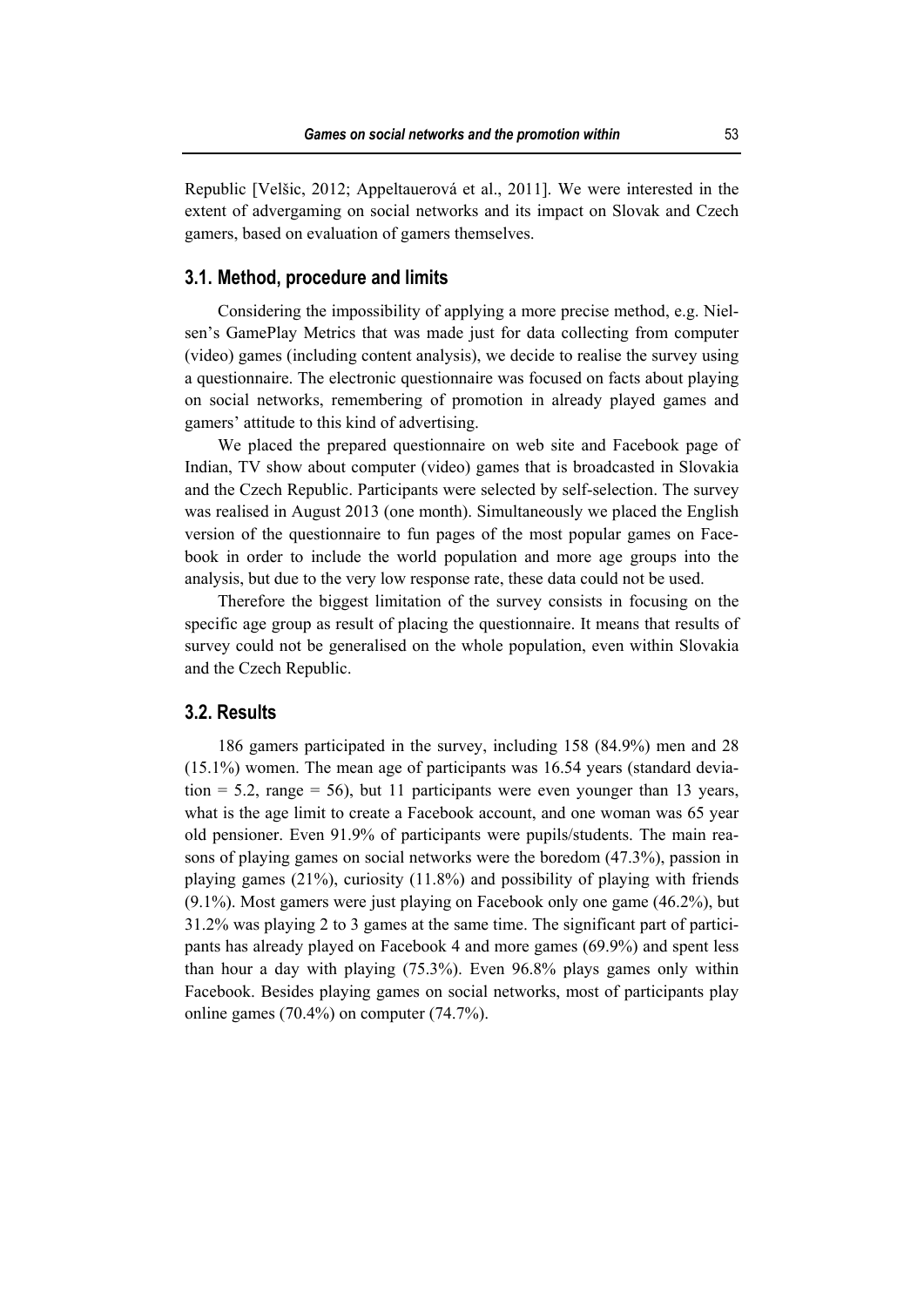The item about the most favorite game on Facebook brought an interesting result. 186 participants stated overall 70 games. Only Texas HoldEm Poker [Zynga, 2007] (10.8%) and FarmVille [Zynga, 2009] (5.9%) had bigger share, both developed by Zynga.

Following part of survey was focused on the promotion within games and the attitude of participants to it. Almost third of gamers (29%) has sometimes noticed a product, a brand or an advertisement directly placed inside game on Facebook, but only 2.7% has paid them attention (Fig. 2).



Fig. 2. Reactions of gamers on advertisements in Facebook games ( $N = 186$ )

Nevertheless, they could recall some in-game advertising in specific games: Cornetto from Algida, Samsung Galaxy SIII, brands Adidas, Dove, Toyota, Dunkin' Donuts, Diesel and Starbucks, all of them in The Sims Social [Playfish, 2011]; brands Mercedes, Toyota, Dunkin' Donuts, Diesel, 21st Century and advertisements for other EA games including The Sims 3 [The Sims Studio, 2009] in SimCity Social [Maxis, 2012]; brand Samsung in Mall World [50Cubes, 2010]; brand California Milk in FarmVille 2 [Zynga, 2012]; advertisement for SimCity v Diamond Dash [Wooga, 2011]; advertisement for Social Wars [Social Point 2011] in Dragon City [Social Point, 2012]; advertisement for FarmVille [Zynga, 2009] and CityVille [Zynga, 2010] in Tetris Blitz [Electronic Arts, 2013]. Rest of participants has been aware of advertisements in games, but has not paid them attention (26.9%), or has been irritated by them (26.9%), or has not been aware of them (43.5%). Only 2 participants (1.1%) have sometimes bought the product advertised in game.

### **3.3. Discussion**

However, according to the survey of M. Velšic [2012, p. 5] and L. Appeltauerová [et al., 2011], the proportion of men and women using social networks in Slovakia and the Czech Republic is almost equal, our survey of playing games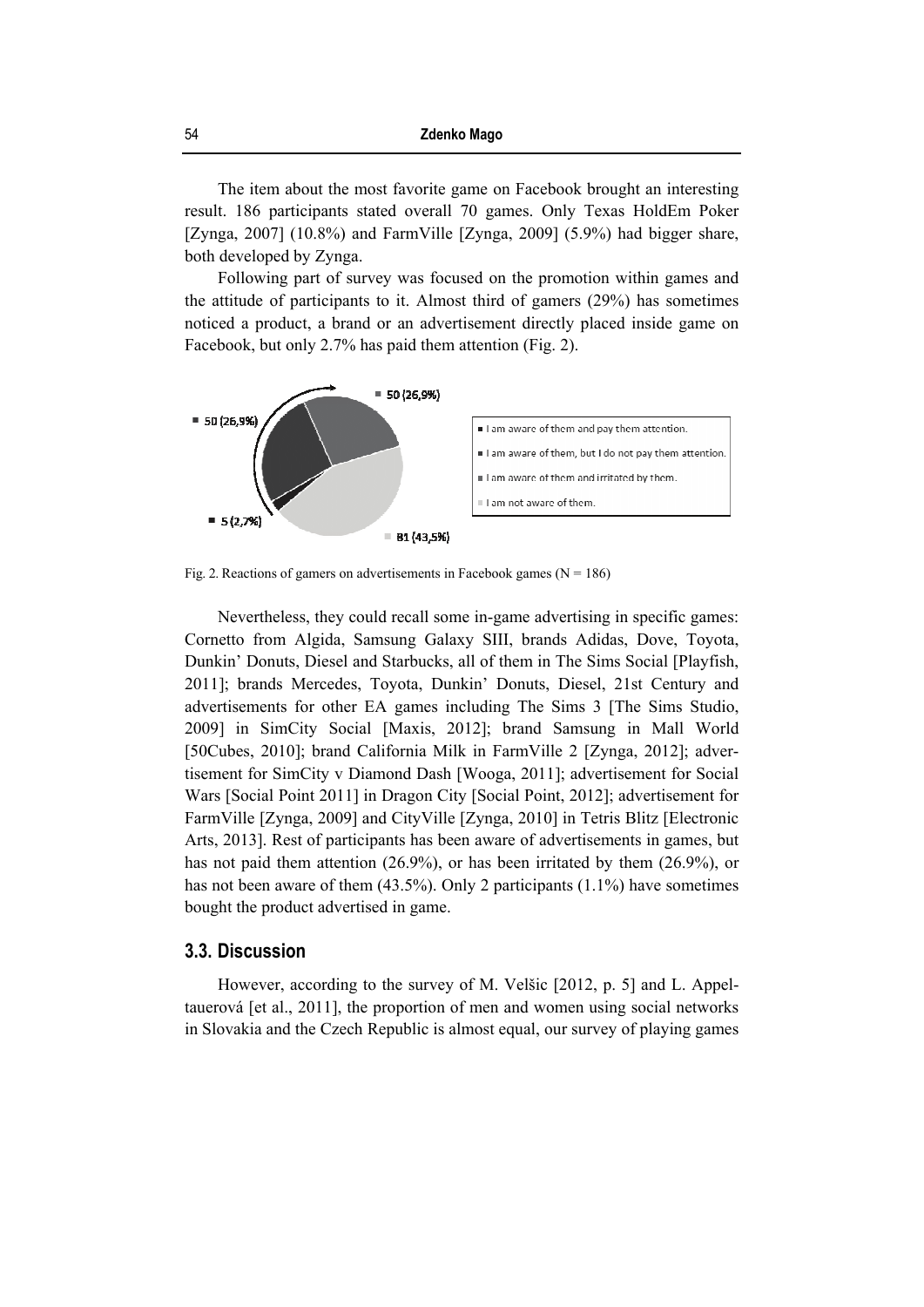on social networks shows on the stereotyped genderization that has always been typical for Slovak and Czech gaming sphere, while there are slightly more female gamers on social networks in USA and United Kingdom [ISG, 2010, p. 5]. On the other hand, results about the age and the economic status of social network gamers correspond with statistics of M. Velšic [2012] and L. Appeltauerová [et al., 2011]. It means only gender was a demographic indicator that did not correspond. We suppose that reason is different motivation for playing of men and women, similar to the finding of N. Yee [2006].

Next logical assumption was that gender can affect the perception of ingame advertising, but during comparison we found out the ratio was the same (2:5) for both genders, despite the significant difference in the number of male and female participants. It follows that gender should not affect the perception of the promotion within games on social networks.

In global scale, the age of gamers on social networks and their main reason for playing were also different from statistics of other countries. In comparison with USA, average player of social network games is 40 year old [Casual Games Association, 2012] and his main reason for playing is fun and excitement [ISG, 2010, p. 20]. But surprisingly, other preferences within social networks gaming were almost identical. The comparison is summarised in Table 1.

| Survey                                                 | ISG, 2010                                                   | Mago, 2013                       |
|--------------------------------------------------------|-------------------------------------------------------------|----------------------------------|
| Preferred social network for playing                   | Facebook                                                    | Facebook                         |
| Number of hours spent by playing<br>on social networks | less than 1 hour a day                                      | less than 1 hour a day           |
| Number of different games played<br>on social networks | $3 - 5$                                                     | 4 and more                       |
| Most played games                                      | Jeweled Blitz, FarmVille, Mafia<br>Wars, Texas HoldEm Poker | Texas HoldEm Poker,<br>FarmVille |

Table 1. Comparison of facts about gaming on social network

P. Frühaufová [2014] made the similar survey with 502 participants in the Czech Republic in 2014, but it was not focused directly on gamers. As results, most games were played on Facebook (16.53%), but very irregularly (not during each log in), only as a form of relaxing or just for fun. The most played games were FarmVille 2 [Zynga, 2012] (36.08%) and Candy Crush Saga [King, 2012] (31.96%). Texas HoldEm Poker [Zynga, 2007], common game for both compared surveys (Table 1), was placed eighth (15,46 %).

Anyway, considering the online character of social networks and the fact that more than a half of participants were aware of advertisement in social net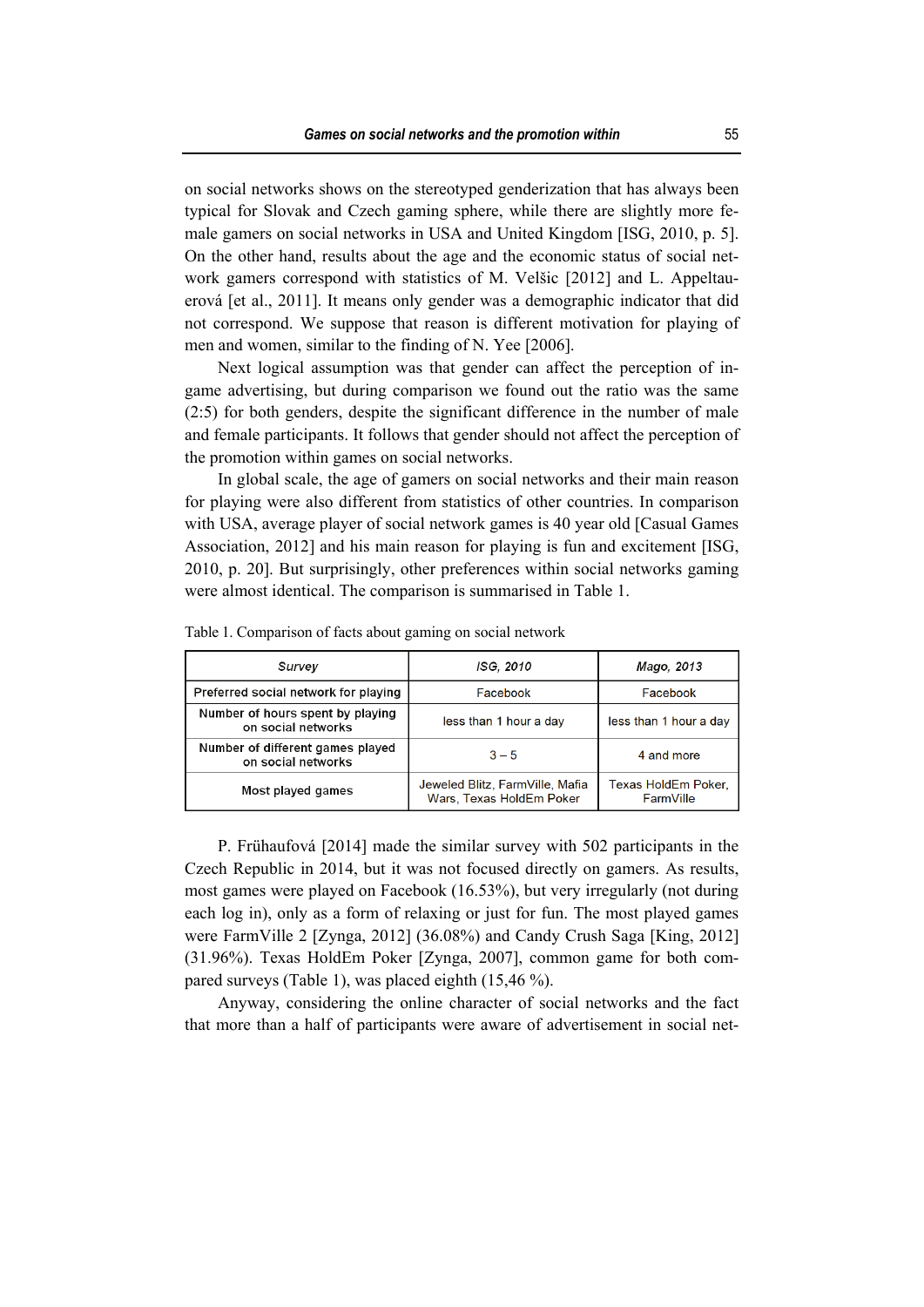work games (even when gamers were irritated by them), advergaming could reach the enormous audience not only in Slovakia and the Czech Republic, but also all over the world at the same time. Of course, our survey was realised only on small sample, therefore it would be necessary to repeat it on a representative sample to be able to generalise results on the whole population.

#### **Conclusions**

Considering the increasing need for social interaction with real persons in computer (video) games, it was logical to create some games within social networks. This combination is very advantageous for marketing communication because it can use marketing tools of social networks (sharing, 'like' buttons, etc.) and computer (video) games at the same time. One of such tools used within computer (video) games is advergaming. There is possible to find it on social networks in the form of advergames, advertising in games' news, sponsored tasks and placed products or brands (in-game advertising).

Results of our survey show that average Slovak and Czech gamer of games on Facebook is male, 16 year old student, who prefers to play on-line on computer and plays games on social networks because he is bored. He plays less than hour a day and has already played more than 4 games on Facebook, but he plays only one game at the same time.

Despite the fact a half of Slovak and Czech gamers of games on Facebook are aware of the promotion in such games, only 1% has bought a promoted product. An interesting finding is that although the survey confirmed stereotypes about genderization of gaming sphere in Slovakia and the Czech Republic, the gender did not affect the perception of advergaming. In future, we recommend repeating this survey on a representative sample.

## **References**

50Cubes (2010), *Mall World*, Facebook.

Appeltauerová L. et al. (2011), *Česko na sociálních sítích*, http://www.h1.cz/co-pravedelame/publikace/studie-cesko-v-socialnich-sitich-2011 (retrieved 29.10.2013).

BioWare (2011), *Mass Effect 2*. Electronic Arts, PS3.

Björk S. (2010), *Principles and patterns of social games: Where's the difference compared to other games?* "GCO Games Convention Online Leipzig", http://www.slideshare.net/ staffanb/principles-and-patterns-of-social-games (retrieved 15.09.2013).

Blizzard Entertainment (2004), *World of Warcraft*, PC.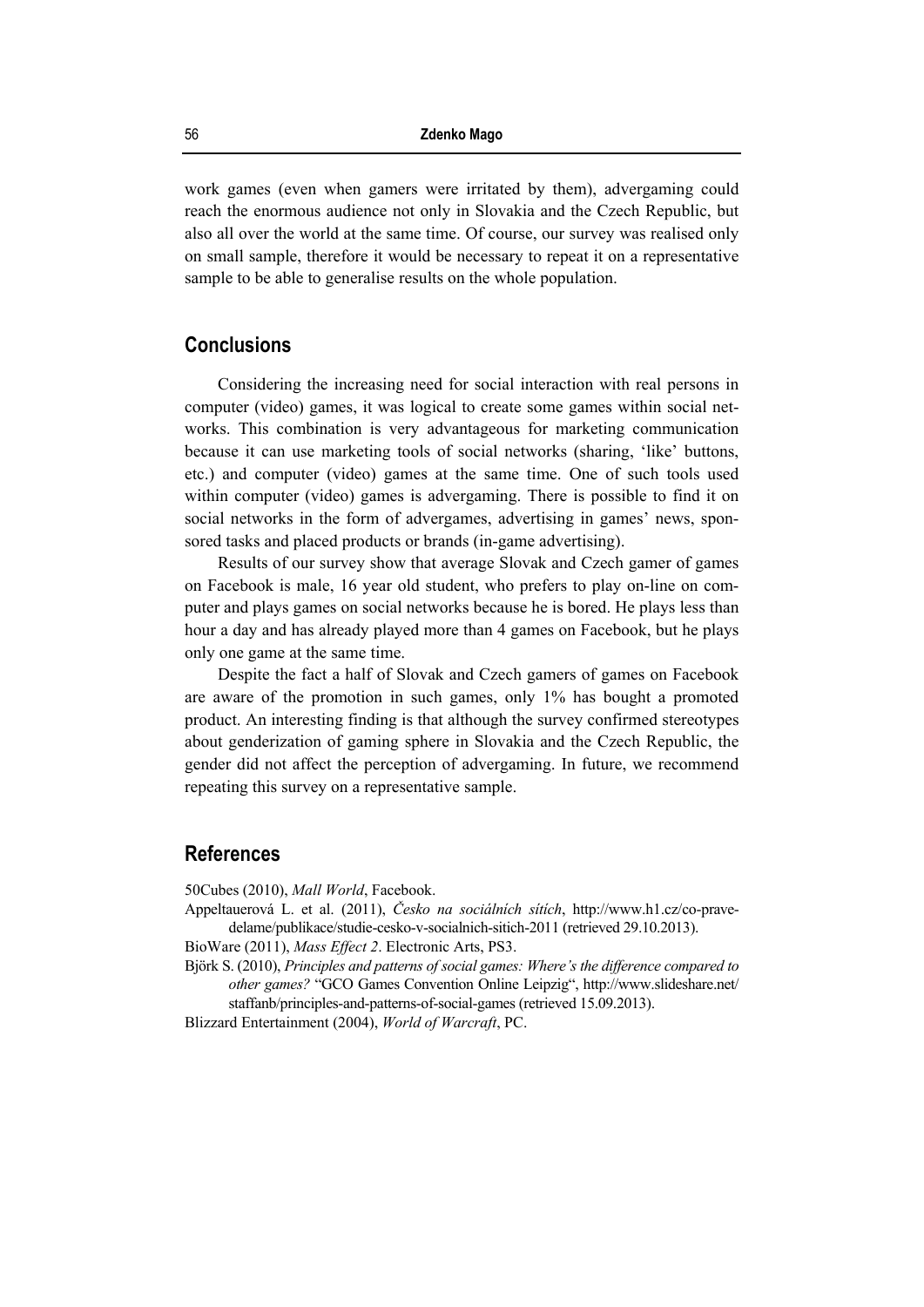- Casual Games Association (2012), *Social network games 2012: Casual games sector report*, http://dl.dropboxusercontent.com/u/3698805/research/2012\_CGA\_SocialSector.pdf (retrieved 14.09.2013).
- Chen S. (2009), *The social network game boom*, http://www.gamasutra.com/view/ feature/4009/the social network game boom.php (retrieved 14.09.2013).
- Electronic Arts (2013), *Tetris Blitz*, Facebook.
- Evans D. & McKee J. (2010), *Social media marketing: the next generation of business engagement*, Wiley Publishing, Indianapolis, IN.
- Frühaufová P. (2014), *Hraní na sociálních sítích (Facebook hry): Výsledky průzkumu*, http://hrani-na-socialnich-sitich-f.vyplnto.cz (retrieved 17.10.2014).
- Funk T. (2013), *Advanced social media marketing: How to lead, launch, and manage a successful social media program*, Apress.
- ISG (2010), *2010 PopCap Social Gaming Research*, http://www.infosolutions group.com/ 2010 PopCap Social Gaming Research Results.pdf (retrieved 14.09.2013).
- King (2012), *Candy Crush Saga*, Facebook.
- Linden Research (2003), *Second Life*, PC, online.
- Maxis Playfish (2012), *SimCity Social*, Electronic Arts. Facebook.
- Playdom (2012), *Marvel: Avengers Alliance*, Facebook.
- Playfish (2011), *The Sims Social*, EA Games. Facebook.
- Radoff J. (2010), *History of social games*, http://radoff.com/blog/2010/05/24/ historysocial-games/ (retrieved 25.10.2013).
- Richter F. (2013), *Half of the world's online population uses facebook*, http://www.statista.com/ topics/1164/social-networks/chart/1103/top-10-social-networks-in-q1-2013/ (retrieved 23.10.2013).
- Rossi L. (2010), *Playing your network: gaming in social network sites*, http://papers.ssrn.com/ sol3/papers.cfm?abstract\_id=1722185 (retrieved 14.09.2013).
- Social Point (2011), *Social Wars*, Facebook.
- Social Point (2012), *Dragon City*, Facebook.
- Sterne J. (2010), *Social media metrics: How to measure and optimize your marketing investment*, John Wiley & Sons, New Jersey.
- The Sims Studio (2009), *The Sims 3*, Electronic Arts. PC.
- Velšic M. (2012), *Sociálne siete na Slovensku*, Inštitút pre verejné otázky, Bratislava.
- Wooga (2011), *Diamond Dash*, Facebook.
- Yee N. (2006), *Motivations for play in online games*, "CyberPsychology & Behavior", Vol. 9, No. 6, pp. 772-775.
- Zarrella D. (2010), *The social media marketing book*, O'Reilly Media, Sebastopol, CA.
- Zynga (2007), *Texas HoldEm Poker*, Facebook.
- Zynga (2009), *FarmVille*, Facebook.
- Zynga (2010), *CityVille*, Facebook.
- Zynga (2012), *FarmVille 2*, Facebook.
- [www1] https://www.facebook.com/SamsungTVUSA/app\_564251213600938 (retrieved 13.12.2012).